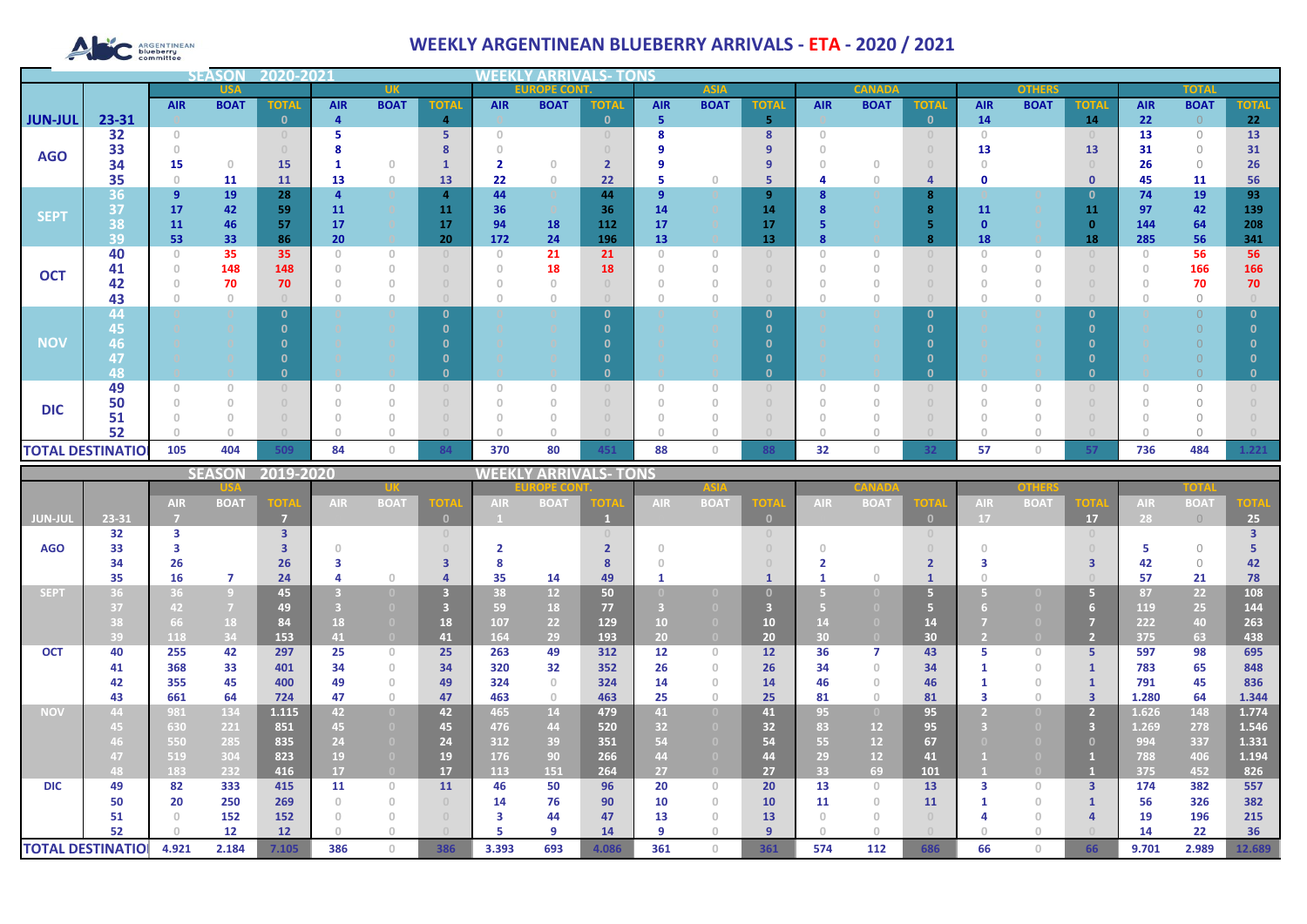#### **WEEKLY ARGENTINEAN BLUEBERRY ARRIVALS - ETA - 2020 / 2021 - ALL DESTINATIONS**



**WEEKLY ARGENTINEAN BLUEBERRY ARRIVALS - ETA - 2020 / 2021 - U.S.A.**

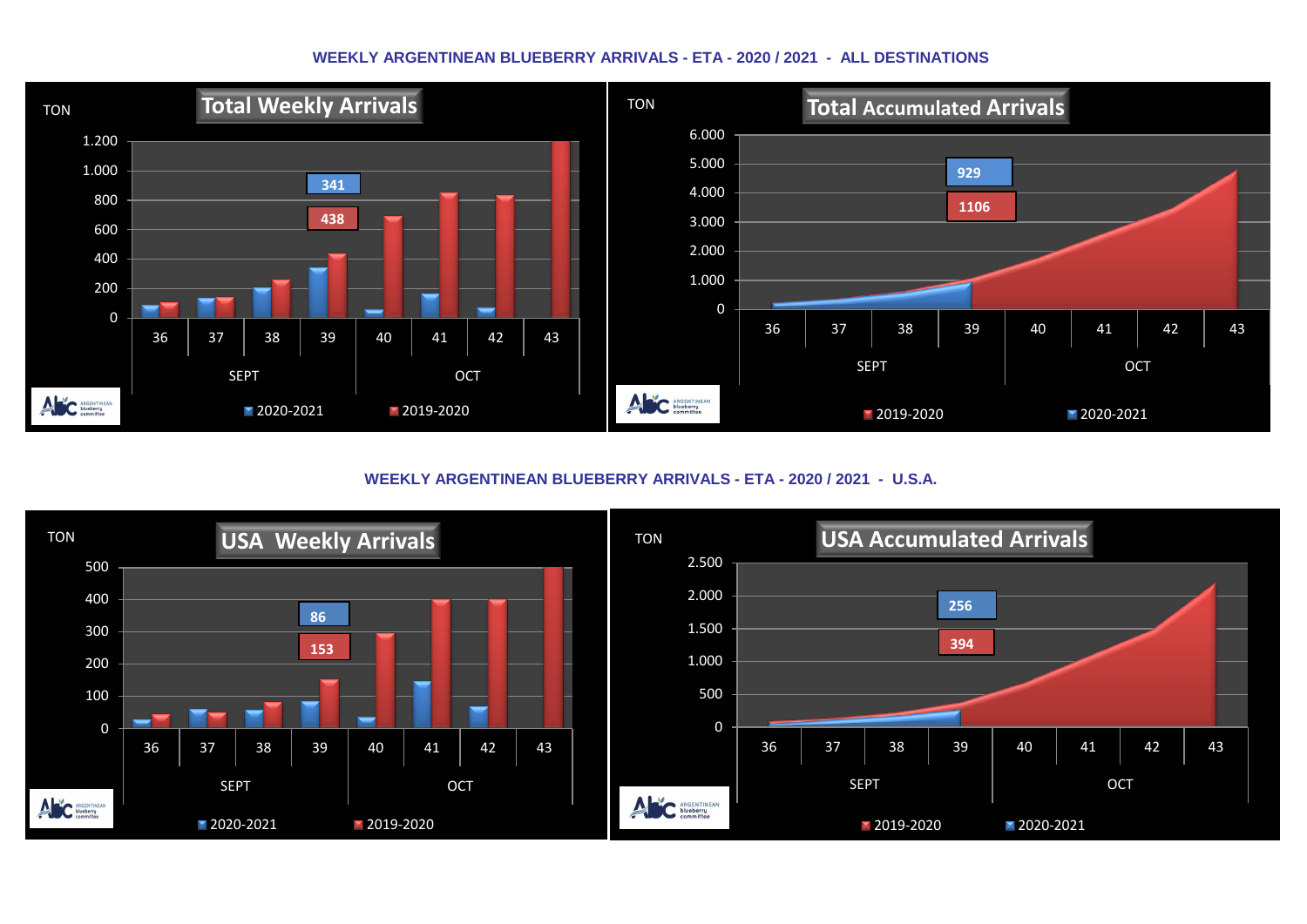#### **WEEKLY ARGENTINEAN BLUEBERRY ARRIVALS - ETA - 2020 / 2021 - UK**



**WEEKLY ARGENTINEAN BLUEBERRY ARRIVALS - ETA - 2020 / 2021 - CONTINENTAL EUROPE**